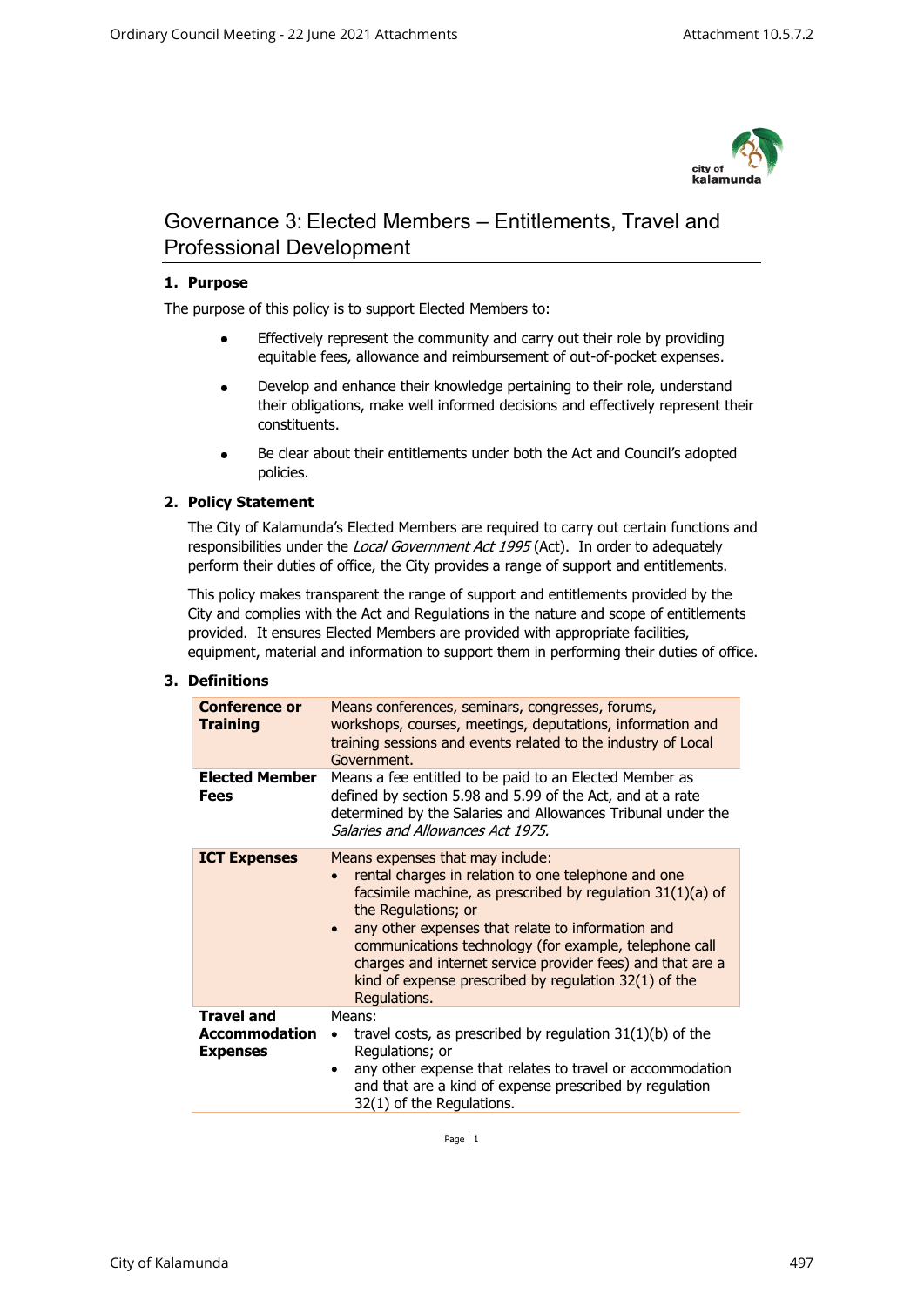

## **4. Provision of Support**

#### 4.1 Mayor

The Mayor shall, in carrying out the duties and responsibilities of office, receive the benefit of the following:

- (a) access to suitable office accommodation allocated by the CEO;
- (b) services and facilities of an Elected Member (as per Clause 4.2); and
- $(c)$ access to other services and facilities relevant to the position as determined by the CEO.

#### 4.2 Elected Members

All Elected Members shall, in carrying out the duties and responsibilities of office, receive the benefit of the following:

- (a) administrative support from the Council Support Officer;
- conference/meeting rooms within the Administration Building (with prior timely booking being made through the CEO's Office);
- $(c)$ limited use of photocopying, printing, facsimile, internet and telephone facilities within the Administration Building;
- 24-hour security access card to the Council Chamber, Committee Room 1 and Function Room;
- one Apple iPad, or equivalent tablet technology to a standard determined by the City's IT staff;
- $(f)$ two Councillor name badges;
- business cards; and
- access to other services and facilities relevant to the position as determined by the CEO.
- 4.3 Election campaigns excluded

The support and entitlements described in this policy must not be used for any election purpose.

#### **5. Fees and Allowances**

- 5.1 Elected Member Fees and Allowances
	- $(a)$ Elected Member Fees shall be approved by Council, according to the standards set by the Salaries and Allowances Tribunal, and as applicable for the City of Kalamunda.
	- $(b)$ Unless otherwise stated in clause 5, all fees and allowances will be approved by Council, will comply with the Local Government (Administration)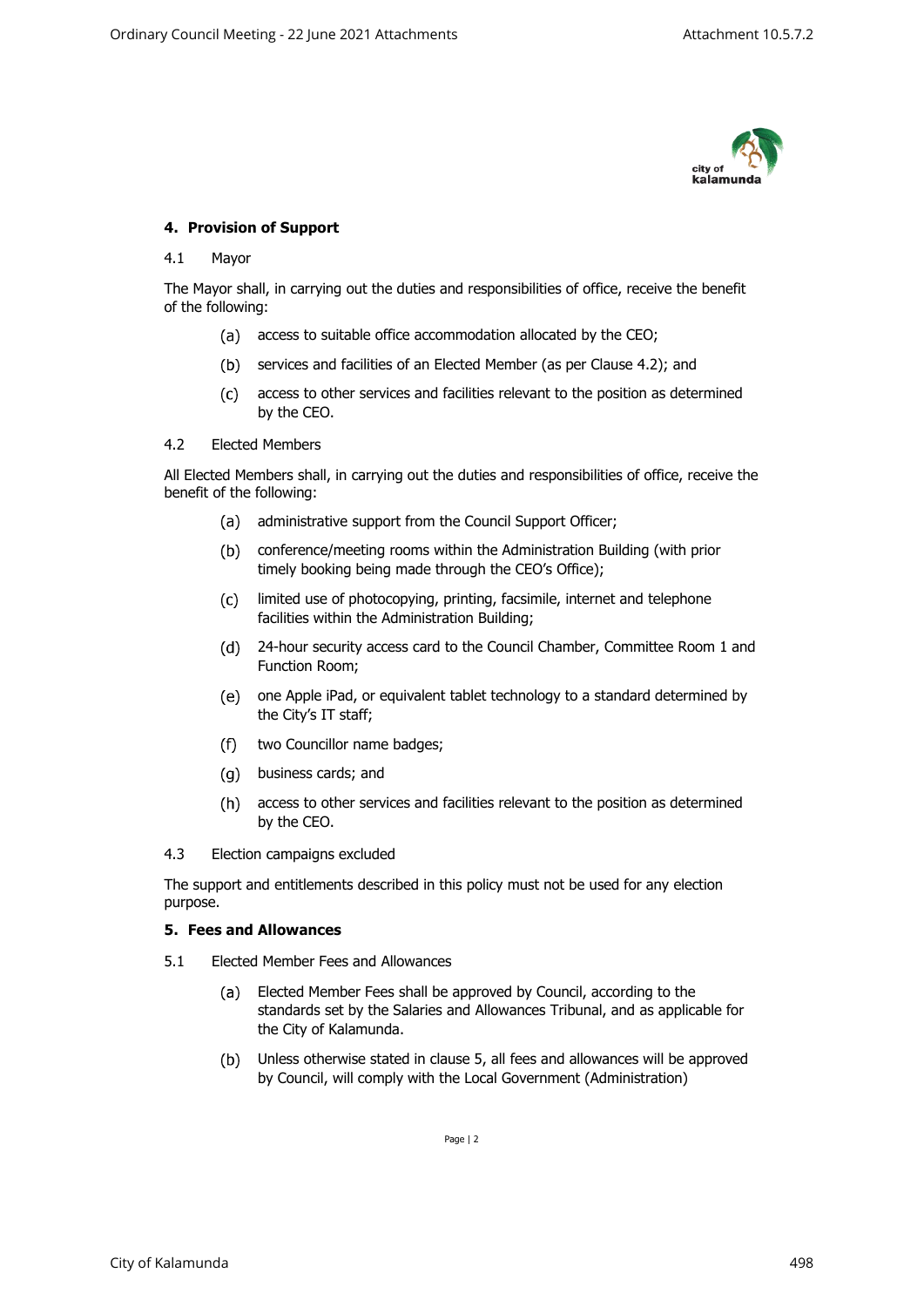

Regulations, and will comply with the standards set by the Salaries and Allowances Tribunal as applicable for the City of Kalamunda.

5.2 Mayor and Deputy Mayor allowance

The Mayor's Allowance and Deputy Mayor's Allowance is payable in addition to the entitlement to Elected Member Fees in clause 5.1(a).

5.3 Information, Communication and Technology (ICT) allowance

The City will pay all Elected Members an allowance for ICT Expenses.

5.4 Travel and Accommodation allowance

The City will pay all Elected Members an allowance for Travel and Accommodation Expenses relating to approved Council Business activities.

- 5.5 Reimbursement claims in excess of annual allowances
	- Claims by Elected Members for ICT Expenses, and Travel and Accommodation  $(a)$ Expenses, are to be:
		- (i) supported by documentation, such as receipt or invoice, and
		- (ii) submitted to the CEO on the relevant reimbursement form.
	- $(b)$ Where an Elected Member exceeds the allowance, a request for reimbursement shall be referred to Council for approval.
- 5.6 Elected Member may refuse fees and allowances
	- $(a)$ If an Elected Member does not want to claim any part of these fees and allowances then he/she will advise the CEO in writing, including a date the request is to take effect.
	- $(b)$ Subsequent to clause 5.6(a), if an Elected Member later requests full or additional payment of fees and allowances, it will not be back-paid, but will accrue from the date of the Chief Executive Officer receiving such subsequent request in writing.
- 5.7 Taxation implications

The taxation liability arising from payment of any Elected Member fees or allowance is the individual responsibility of each Elected Member.

## **6. Eligible Payments and Reimbursements**

6.1 Cost of attending functions

The City will pay for the registration cost or ticket cost for the Elected Members attending any breakfast, dinner or similar function, where invited in their role as Elected Member, provided it is not for an election purpose.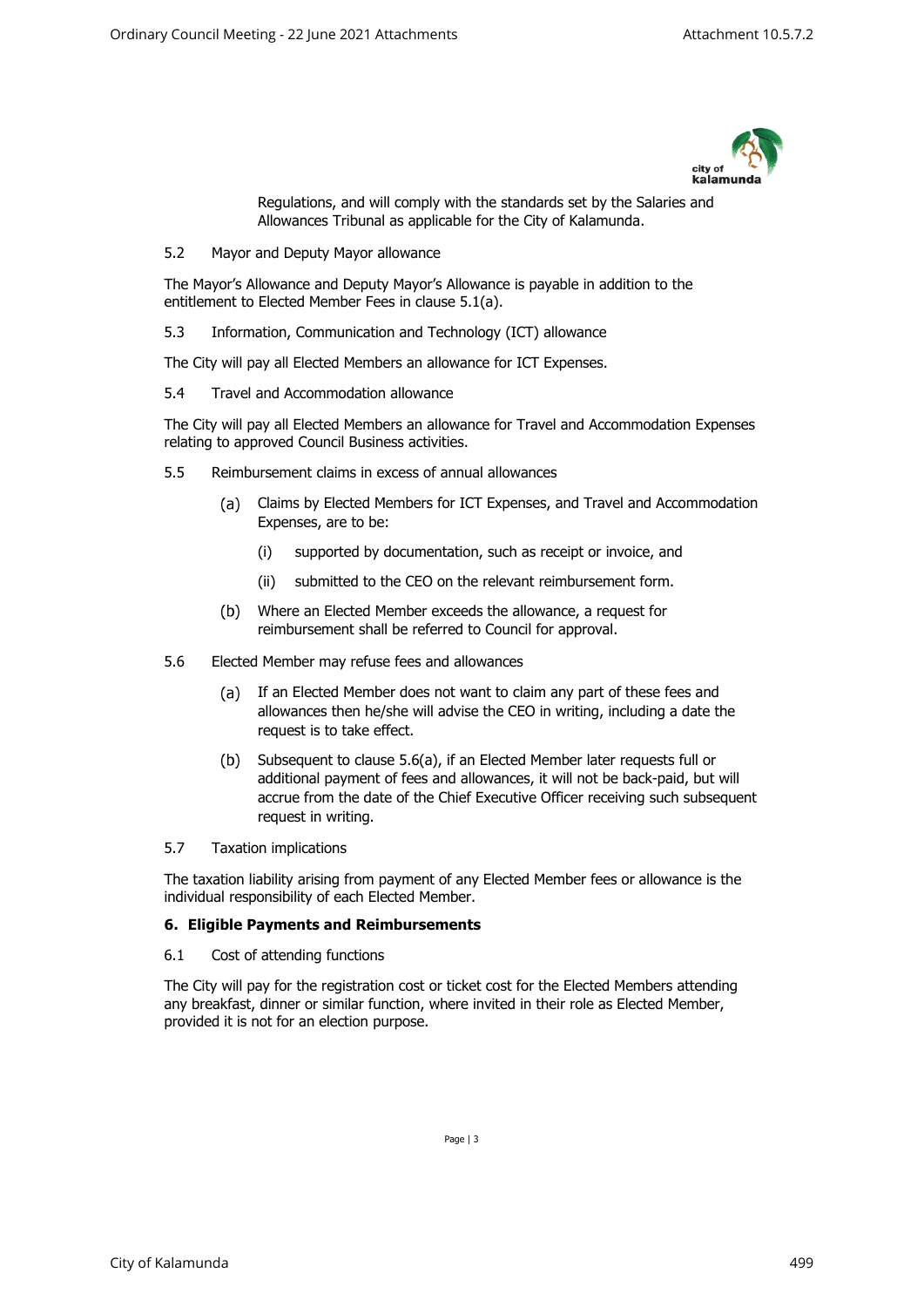

# 6.2 Child care

- (a) In accordance with Regulation 31, child care costs will be paid at the rate set by the Salaries and Allowances Tribunal for an Elected Member's attendance at:
	- (i) an Ordinary Council Meeting,
	- (ii) Special Council meeting,
	- (iii) Committee meeting of which he/she is a member,
	- (iv) Council function or Council-related activity.
- Child care costs are applicable for children, either of natural birth or guardianship determined by a legal process.
- Child care costs will not be paid in the event that the care is provided by a  $(c)$ member of the immediate family or relative living in the same premises as the Elected Member.

## **7. Payment Arrangements**

- 7.1 Time and Method of Payment
	- Payment of the Elected Member Fees and Allowances, other than those (a) outlined under clause 5, are to be:
		- (i) made every month in arrears paid by the  $20<sup>th</sup>$  of the month; and
		- (ii) calculated on a pro-rata basis in those years where an Elected Member's term of office expires due to election or an Elected Member retires before their term of office expires.
	- All fees and allowances shall be paid automatically into a nominated bank account.
- 7.2 Time limit on claims and approval process

Elected Members should submit the appropriate expense claim form to the CEO, together with supporting documentation:

- (a) within two calendar months of incurring the expense,
- (b) except that at the end of each financial year, claims must be provided by the 7<sup>th</sup> July of the following financial year.
- 7.3 Supporting documentation

Claims for reimbursement should include a tax invoice or tax receipt.

#### **8. Professional Development, Conference and Training**

8.1 Requirement to attend Professional Development and Training

<span id="page-3-0"></span>Elected Members will participate in mandatory Professional Development and Training requirements, as defined within the Act.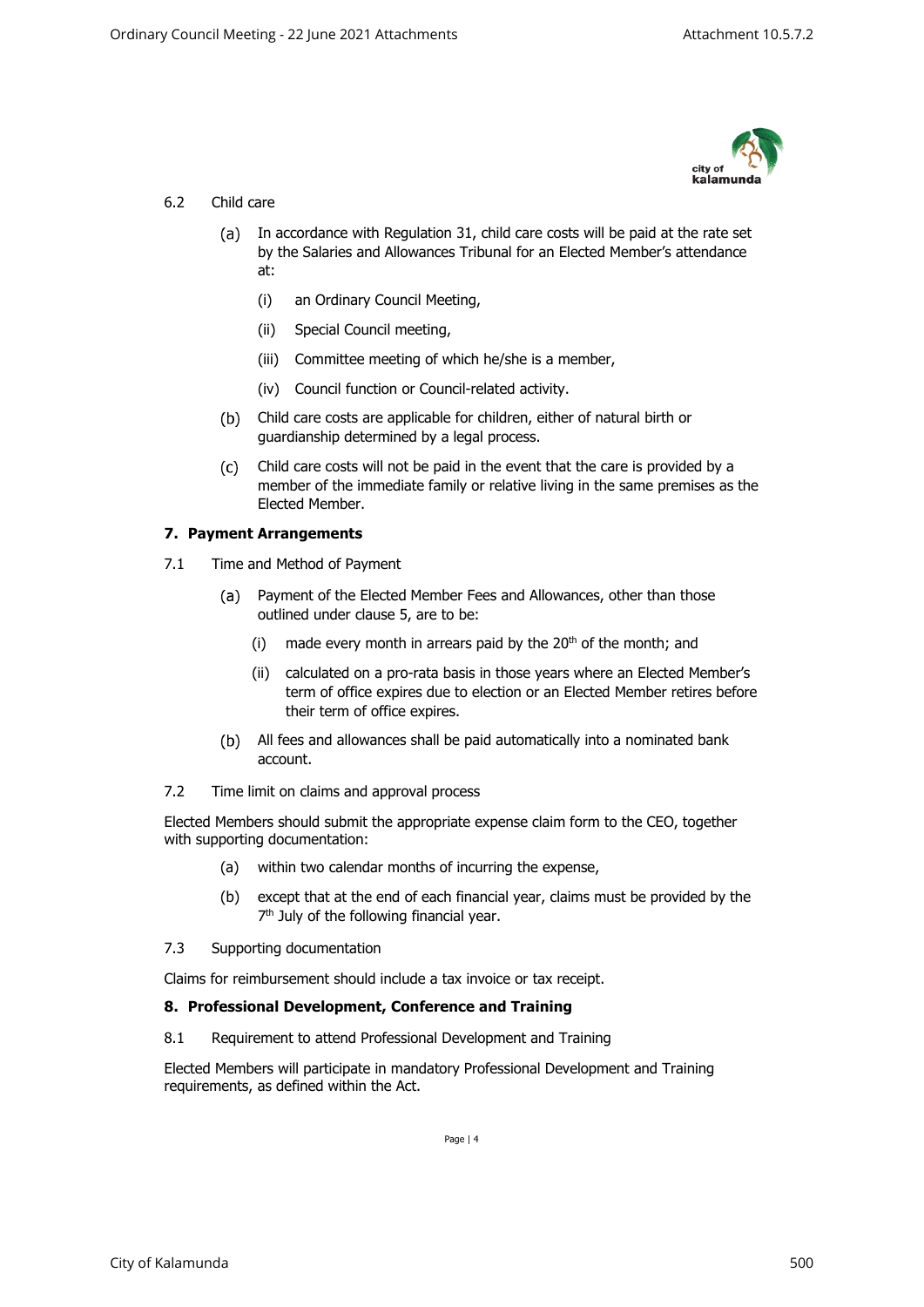

## 8.2 Professional Development Allowance

- (a) Each Elected Member will be allocated a maximum of \$2000 per financial year to pay for all training, conferences or memberships, including mandatory training.
- (b) If an Elected Member wishes to exceed the value of this allowance in a financial year, they may either:
	- (i) Seek Council approval to exceed the allowance; or
	- (ii) Pay the difference.
- 8.3 Types of Conference or Training
	- (a) In addition to mandated training, Elected Members are encouraged to participate in continuing professional development including:
		- (i) any City of Kalamunda Elected Member Induction Program; and
		- (ii) Western Australia Local Government Association (WALGA) Elected Member Courses.
	- (b) Further Conferences or Training to which this policy applies shall generally be limited to:
		- (i) Western Australian Local Government Association (WALGA) and Australian Local Government Association (ALGA) conferences;
		- (ii) special 'one off' conferences sponsored by WALGA or ALGA on important issues;
		- (iii) annual conferences of the major professions in local government and other institutions of relevance to local government activities;
		- (iv) training relating to the role of Elected Members;
		- (v) Australian Institute of Company Directors;
		- (vi) Australian Institute of Management.
- 8.4 Reimbursement of Memberships

The City will reimburse memberships to professional associations relevant to the role of Elected Members.

- 8.5 Approval to attend Conference or Training
	- $(a)$ An Elected Member must advise the CEO of his/her intention to attend training at least three weeks prior to the event. The CEO will then advise the Elected Member whether there are sufficient budgeted funds for the participation in the training to occur, and approve the expenditure.
	- (b) Approval of Council is required for any Elected Member attendance at for any Conference or Training outlined under Clause [8](#page-3-0) of this policy.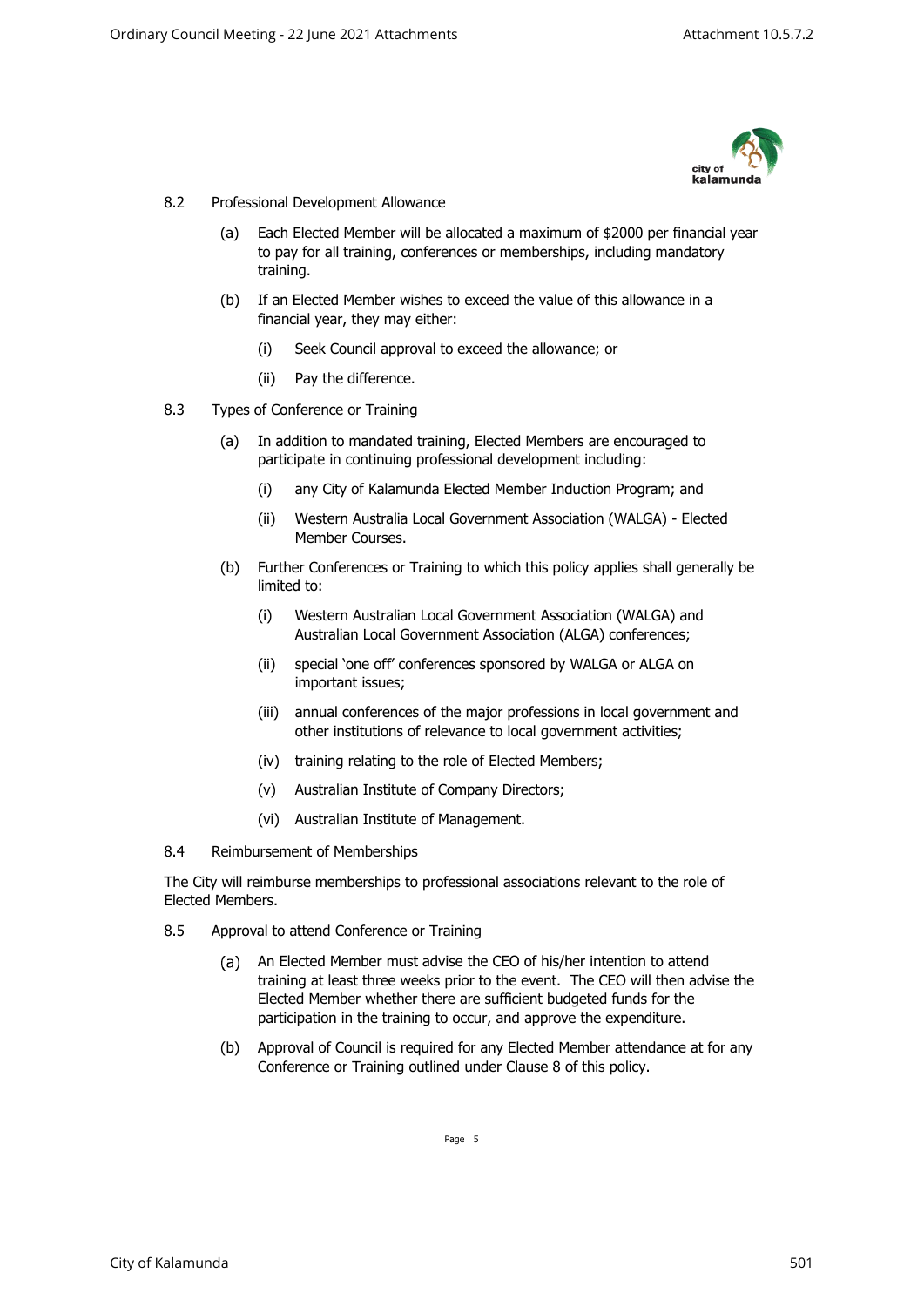

## 8.6 Report back on Conference or Training

With the exception of mandated training, upon return from attending a Conference or Training, within two months the Elected Member is required to provide:

- (a) a written or verbal report for Council on the Conference or Training;
- (b) copies of all discussion papers and notes; and
- (c) outline of the benefits, lessons and actions for the City.
- 8.7 Professional Development Attendance and Reimbursements
	- Registration, travel and accommodation for Elected Members will be arranged  $(a)$ through the CEO's Office.
	- (b) In general, all expenses including airfares, registration fees, and accommodation will be paid directly by the City.
	- All accommodation and travel expenses shall be warranted, reasonable and practical:
		- (i) Air travel shall be at economy rates, via the most direct route;
		- (ii) Accommodation should be for a standard room with a basic breakfast option, and upgrades are at the Elected Member's expense.
	- Taxi vouchers and car hires may be requested and approved prior to travel.
	- $(e)$ Normally accepted living expenses will be reimbursed where they are reasonable, such as:
		- (i) Meals and refreshments not already provided.
		- (ii) Dry-cleaning and laundry expenses.
		- (iii) Reasonable telephone, internet and facsimile charges.
	- (f) An Elected Member wishing to take an accompanying person to a Conference or Training is required to pay all associated costs for the other person.
	- (g) If an Elected Member wishes to use a private vehicle, they will be reimbursed a mileage allowance, using the Australian Taxation Office's cents per kilometre method.
	- (h) Expenses shall only be reimbursed from the time an Elected Member leaves home to attend an event to the time the Elected Member returns home (including cost of travel to and from the airport).
	- (i) Any personal travel shall be at the expense of the Elected Member.
- 8.8 Insurance

An Elected Member travelling for a Conference or Training shall be covered by the City's Travel Insurance Policy.